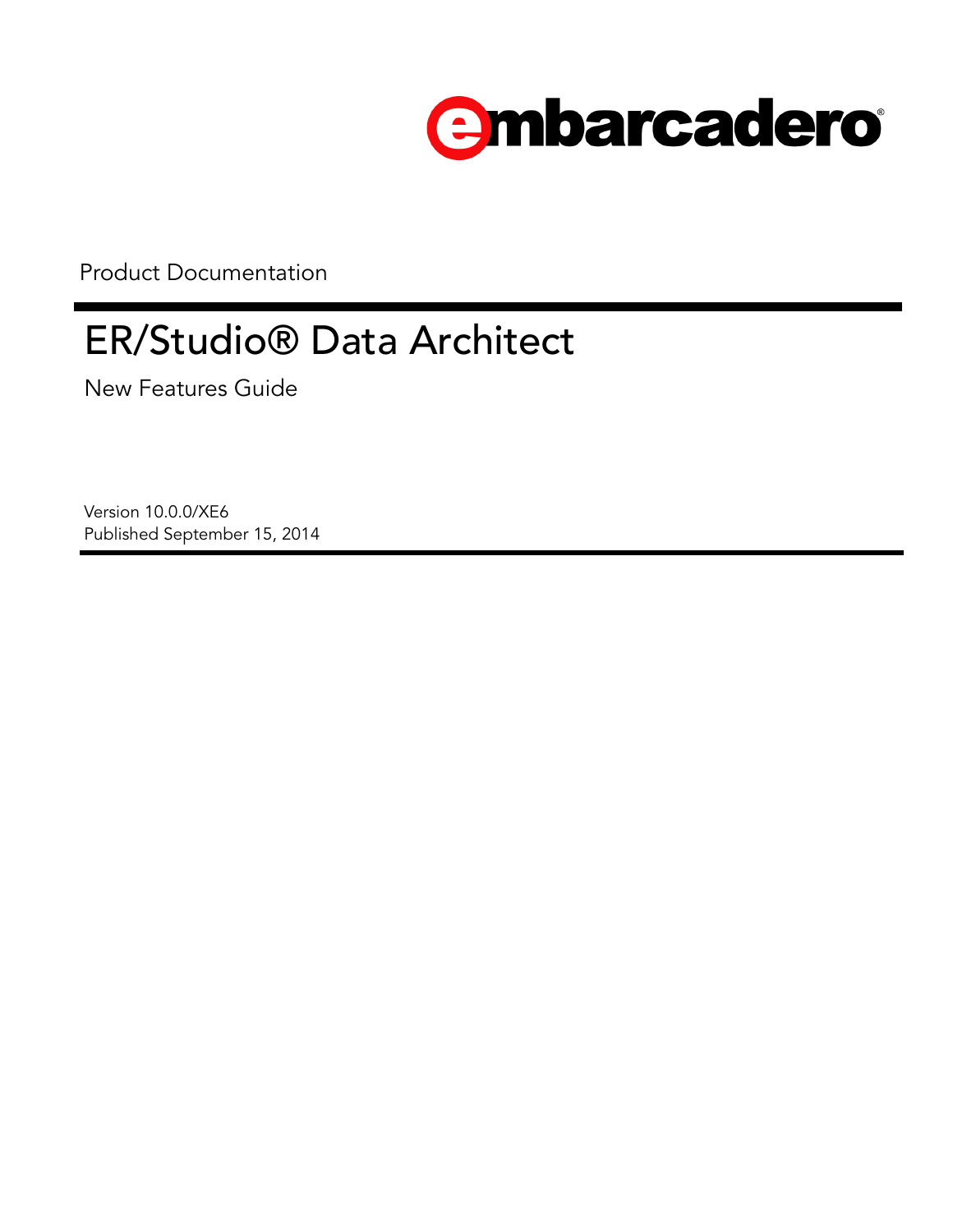© 2014 Embarcadero Technologies, Inc. Embarcadero, the Embarcadero Technologies logos, and all other Embarcadero Technologies product or service names are trademarks or registered trademarks of Embarcadero Technologies, Inc. All other trademarks are property of their respective owners.

Embarcadero Technologies, Inc. is a leading provider of award-winning tools for application developers and database professionals so they can design systems right, build them faster and run them better, regardless of their platform or programming language. Ninety of the Fortune 100 and an active community of more than three million users worldwide rely on Embarcadero products to increase productivity, reduce costs, simplify change management and compliance and accelerate innovation. The company's flagship tools include: Embarcadero® Change Manager™, CodeGear™ RAD Studio, DBArtisan®, Delphi®, ER/Studio®, JBuilder® and Rapid SQL®. Founded in 1993, Embarcadero is headquartered in San Francisco, with offices located around the world. Embarcadero is online at www.embarcadero.com.

September 15, 2014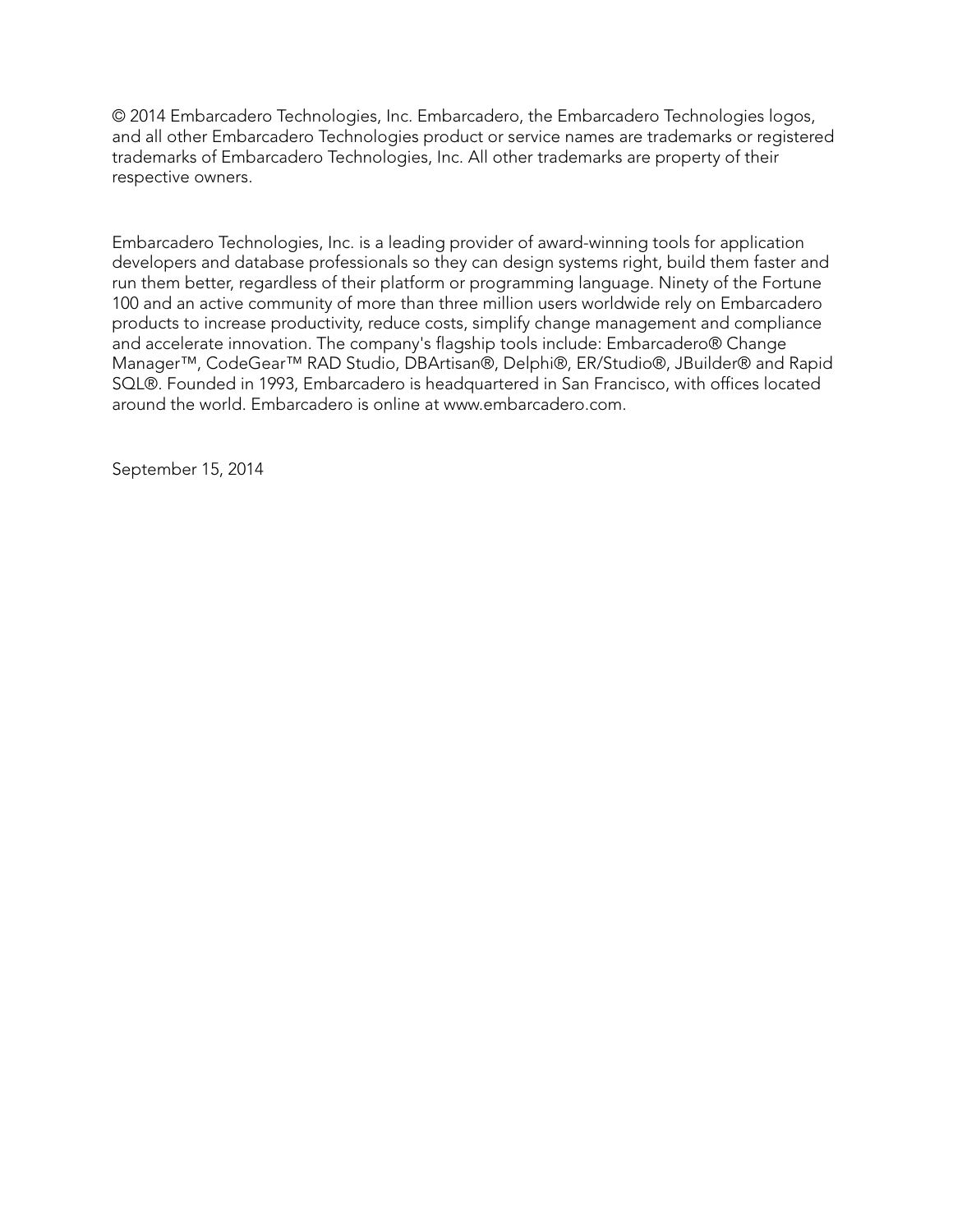## Contents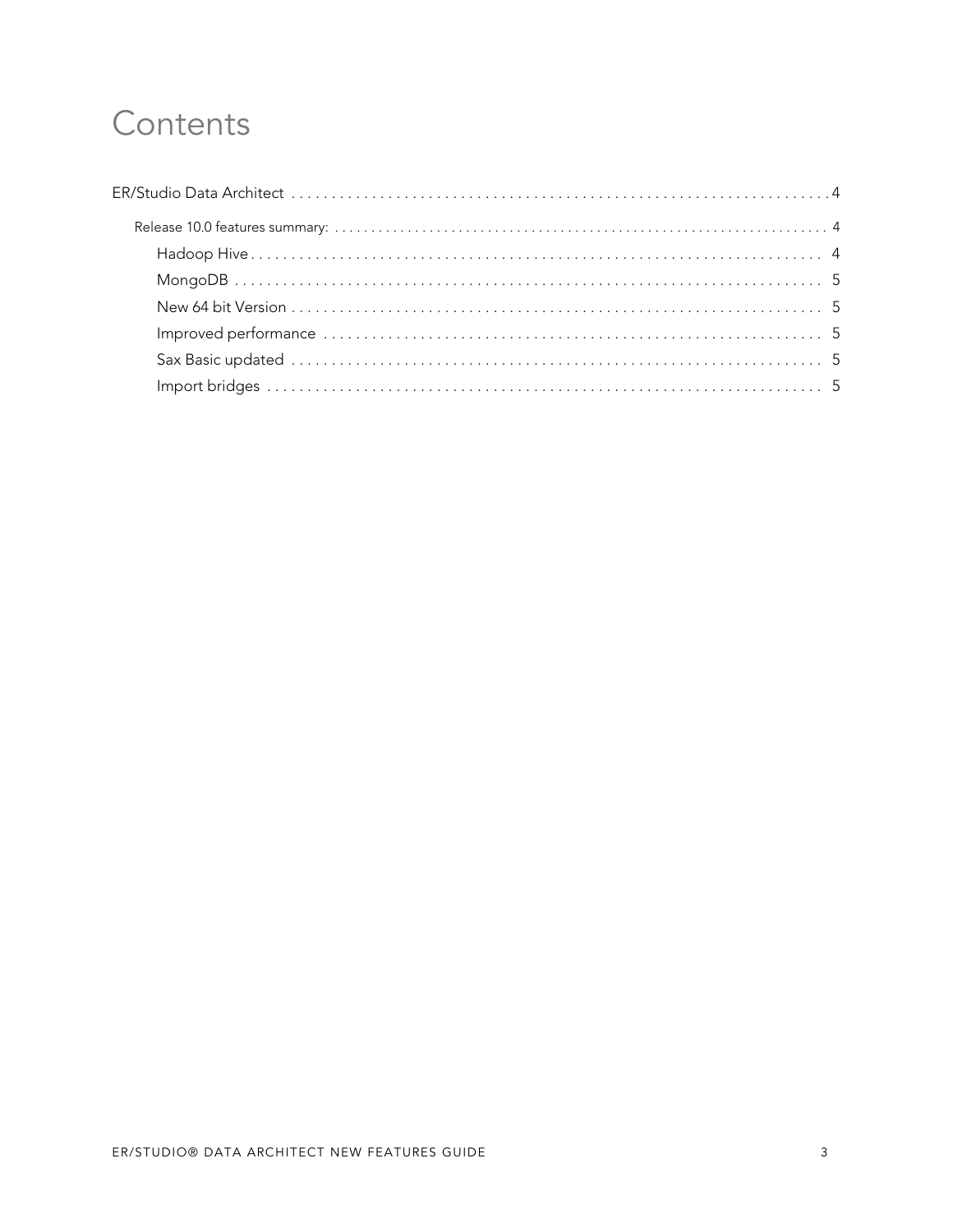## <span id="page-3-0"></span>ER/STUDIO DATA ARCHITECT

ER/Studio is a powerful data modeling and architecture solution that combines data, business process, and application modeling and reporting for data and enterprises of all sizes. Whether working with big data warehouses or relational databases, data management professionals use ER/Studio to easily capture and share models and metadata across the organization for improved alignment between business and IT.

### <span id="page-3-1"></span>RELEASE 10.0 FEATURES SUMMARY:

In addition to the many bug fixes, this new release of ER/Studio Data Architect version 10.0 includes the following new features:

- Reverse-engineering for big data platforms:
	- [MongoDB](#page-4-0) and [Hadoop Hive](#page-3-2)
- [New 64 bit Version](#page-4-1)
- [Improved performance](#page-4-2)
- [Import bridges](#page-4-4) for many common modeling platforms
- [Sax Basic updated](#page-4-3)

## <span id="page-3-2"></span>HADOOP HIVE

To support our customers that are using Hive for their large data sets, this release provides native support for Hive 0.12 and 0.13.

| Clustered<br><b>Available Columns:</b><br><b>Selected Columns:</b><br>AdrID<br>AdrLine 1<br>$>>>$<br>Up<br>AdrLine2<br>City<br><<<br><b>Down</b><br>StePovID<br>w<br>PsiCde<br>Sorted<br><b>Available Columns:</b><br><b>Selected Columns:</b><br>AdrID | PreSQL & PostSQL |
|---------------------------------------------------------------------------------------------------------------------------------------------------------------------------------------------------------------------------------------------------------|------------------|
|                                                                                                                                                                                                                                                         |                  |
|                                                                                                                                                                                                                                                         |                  |
|                                                                                                                                                                                                                                                         |                  |
| $>>>$<br>AdrLine 1<br>Up<br>AdrLine2<br>City<br>$><\,<$<br>Down<br>StePovID<br>$\,<$<br>$\rightarrow$<br>$\checkmark$<br>PslCde                                                                                                                         |                  |